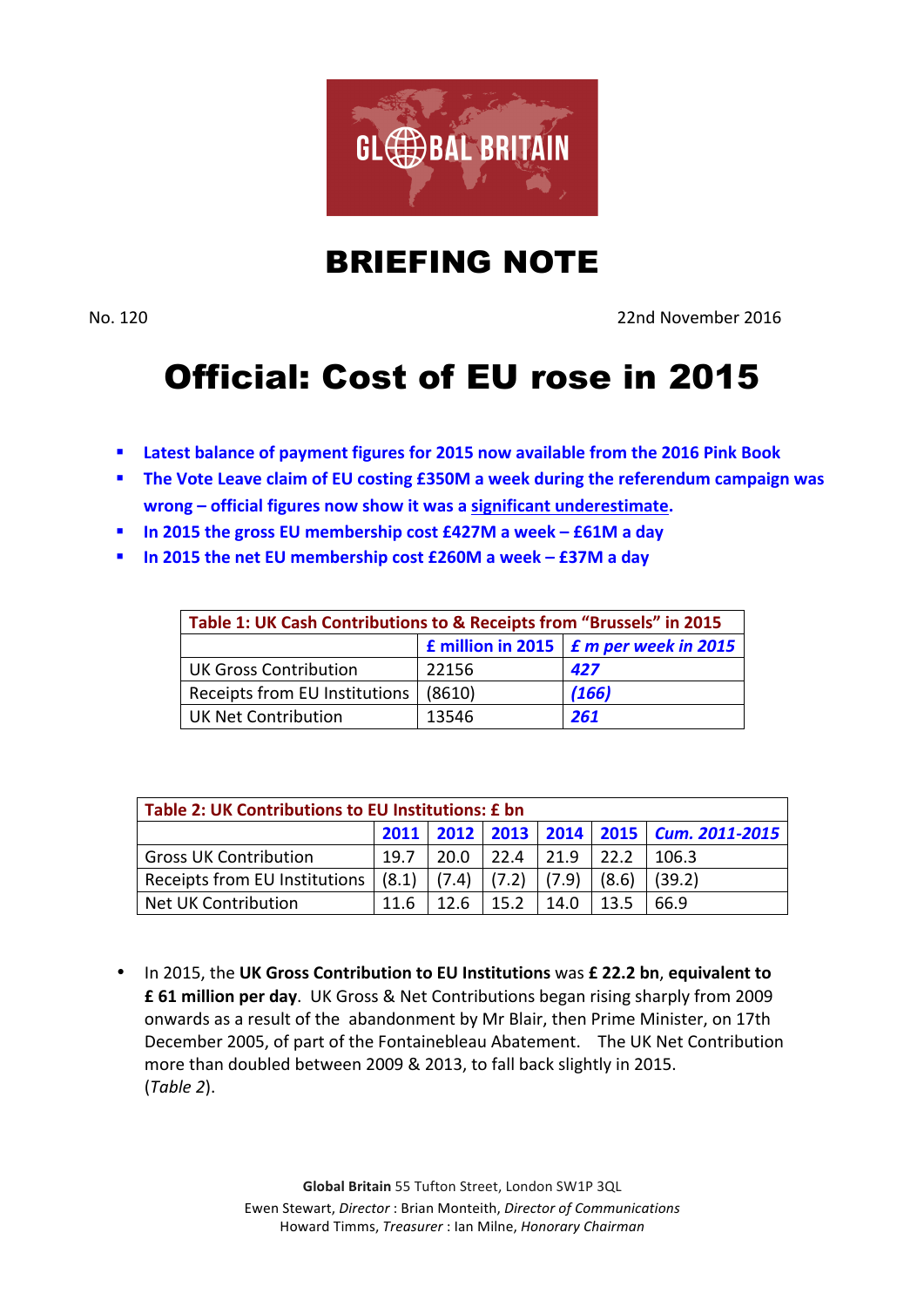

| Table 3: UK Exports (Goods, Services, Income, Transfers) 2011 to 2015<br>£ bn            |      |      |      |      |      |
|------------------------------------------------------------------------------------------|------|------|------|------|------|
|                                                                                          | 2011 | 2012 | 2013 | 2014 | 2015 |
| Exports to EU-27                                                                         | 323  | 288  | 295  | 286  | 282  |
| <b>Exports to Rest of World</b>                                                          | 393  | 402  | 403  | 387  | 387  |
| <b>Exports to whole World</b>                                                            | 716  | 690  | 698  | 673  | 669  |
| Proportion EU-27/World <sup>#</sup>                                                      | 45%  | 42%  | 42%  | 42%  | 42%  |
| <sup>#</sup> Not adjusted for the Rotterdam-Antwerp Effect or the Netherlands Distortion |      |      |      |      |      |

*(see Global Britain Briefing Note No 64). The "real" proportion is lower than given here.* 

- In 2015, 58% (probably 60% or more when account is taken of the *Rotterdam*-*Antwerp Effect* & the *Netherlands Distortion*) of British exports went to the world outside the EU. (Taking 60% as the real proportion, this means that UK exports outside the EU are already 50% higher [60 minus 40 divided by 40] than UK exports **to the EU.**) (*Table 3*)
- In 2015, 42% of British exports (probably 37% or less when account is taken of the *Rotterdam-Antwerp Effect* & the *Netherlands Distortion*) went to EU-27. (Table 3)

| Table 4: UK Current Account Balance with EU-27 & Rest of World<br>- £ bn |       |       |       |       |       |                                  |
|--------------------------------------------------------------------------|-------|-------|-------|-------|-------|----------------------------------|
| Year                                                                     | 2011  |       |       |       |       | 2012 2013 2014 2015 Cum. 2011-15 |
| Balance UK/EU-27                                                         | (43)  | (78)  | (91)  | (99)  | (110) | (421)                            |
| Balance UK/Rest of World                                                 | $+14$ | $+16$ | $+15$ | $+14$ | $+10$ | $+69$                            |
| Balance UK/WholeWorld                                                    | (29)  | (61)  | (76)  | (85)  | (100) | (352)                            |

- Cumulatively, between 2011 & 2015, the UK trade surplus with the world outside the EU was £ 69 bn. Over the same period, the UK deficit on trade with EU-27 was £ 421  $bn.$  (Table 4)
- The UK traded in deficit with twenty-three of its twenty-seven EU partners in 2014. *(Table 9.2 of the 2015 Pink Book)*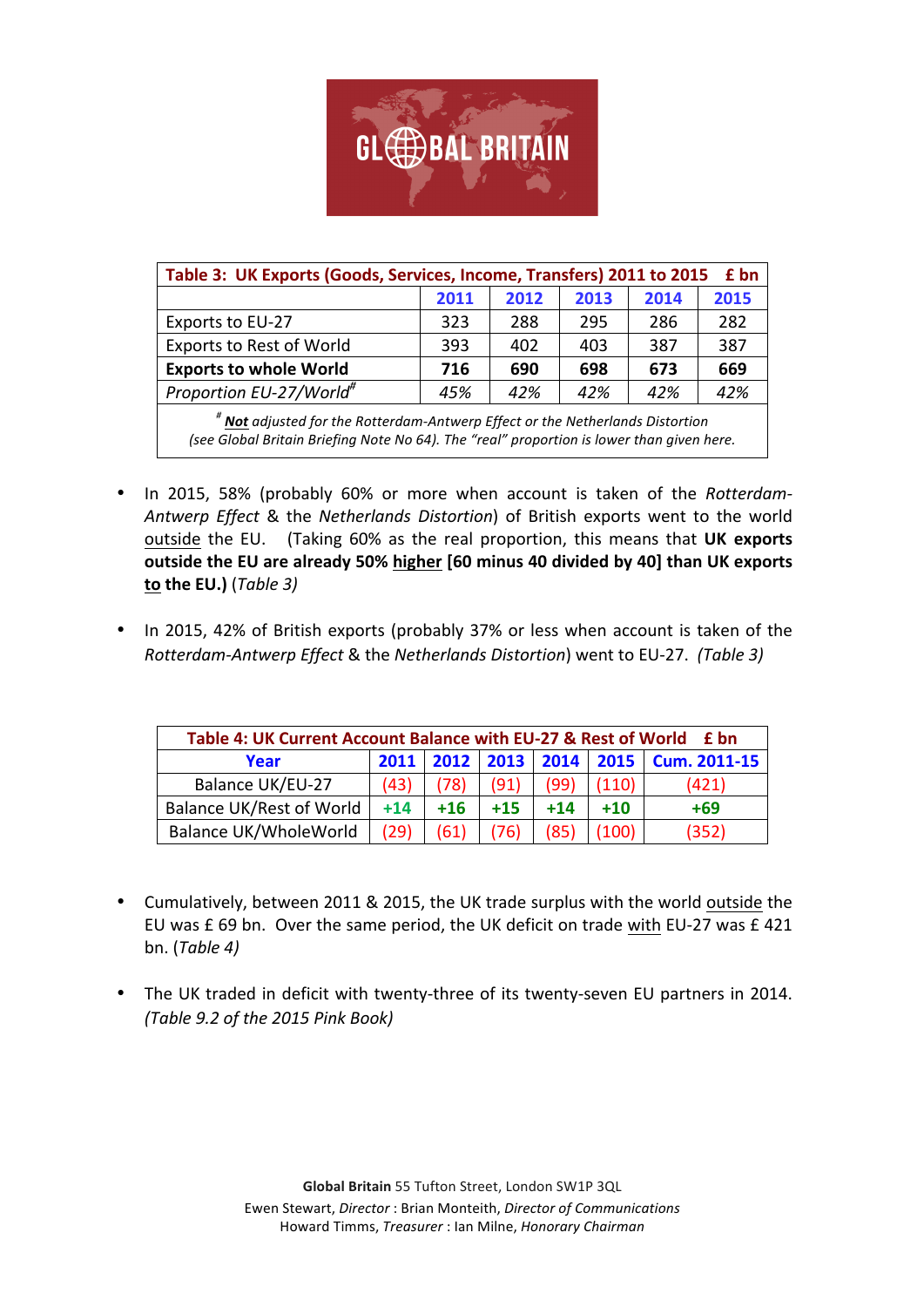

| Table 5: UK Current Account by category in 2015: £ bn |              |                 |               |                  |              |
|-------------------------------------------------------|--------------|-----------------|---------------|------------------|--------------|
|                                                       | <b>Goods</b> | <b>Services</b> | <b>Income</b> | <b>Transfers</b> | <b>Total</b> |
| <b>Exports:-</b>                                      |              |                 |               |                  |              |
| <b>To EU-27</b>                                       | 1134         | 89              | 51            | 9                | 283          |
| To Rest of World                                      | 151          | 136             | 89            | 10               | 386          |
| <b>Exports to World</b>                               | 285          | 225             | 140           | 19               | 669          |
| Exports to World by type as percentage                | 43%          | 34%             | 21%           | 3%               | 100%         |
|                                                       |              |                 |               |                  |              |
| Imports:-                                             |              |                 |               |                  |              |
| From EU-27                                            | 223          | 68              | 80            | 21               | 392          |
| From Rest of World                                    | 188          | 70              | 97            | 23               | 378          |
| <b>Imports from World</b>                             | 411          | 138             | 177           | 44               | 770          |
| Imports from World by type as percentage              | 53%          | 18%             | 23%           | 6%               | 100%         |
|                                                       |              |                 |               |                  |              |
| <b>Balances:-</b>                                     |              |                 |               |                  |              |
| With EU-27                                            | (89)         | 21              | (29)          | (12)             | (109)        |
| With Rest of World                                    | (37)         | 66              | (8)           | (13)             | 8            |
| <b>With World</b>                                     | (126)        | 87              | (37)          | (25)             | (101)        |

- The UK has a structural surplus on its trade with the USA. In 2015 alone, the UK surplus with the USA was £ 29 billion. With Germany, the UK has a structural deficit. (*Table 6)*
- The UK has a structural surplus on its trade with Switzerland, Australia & South Korea. *(Table 6)*

| Table 6: Balances: Largest UK Surpluses & Deficits in 2015: £ bn |                        |    |  |  |  |
|------------------------------------------------------------------|------------------------|----|--|--|--|
| <b>Surpluses</b>                                                 | <b>USA</b>             | 29 |  |  |  |
|                                                                  | Australia              | 7  |  |  |  |
|                                                                  | Switzerland            | 5  |  |  |  |
|                                                                  | Saudi Arabia           | 5  |  |  |  |
|                                                                  | Singapore              | 4  |  |  |  |
|                                                                  |                        |    |  |  |  |
| <b>Deficits</b>                                                  | Germany                | 32 |  |  |  |
|                                                                  | China + Hong Kong      | 20 |  |  |  |
|                                                                  | Norway                 | 11 |  |  |  |
|                                                                  | Spain                  | 10 |  |  |  |
|                                                                  | <b>EU Institutions</b> | 14 |  |  |  |

**Global Britain** 55 Tufton Street, London SW1P 3QL Ewen Stewart, *Director* : Brian Monteith, *Director of Communications* Howard Timms, *Treasurer* : Ian Milne, *Honorary Chairman*